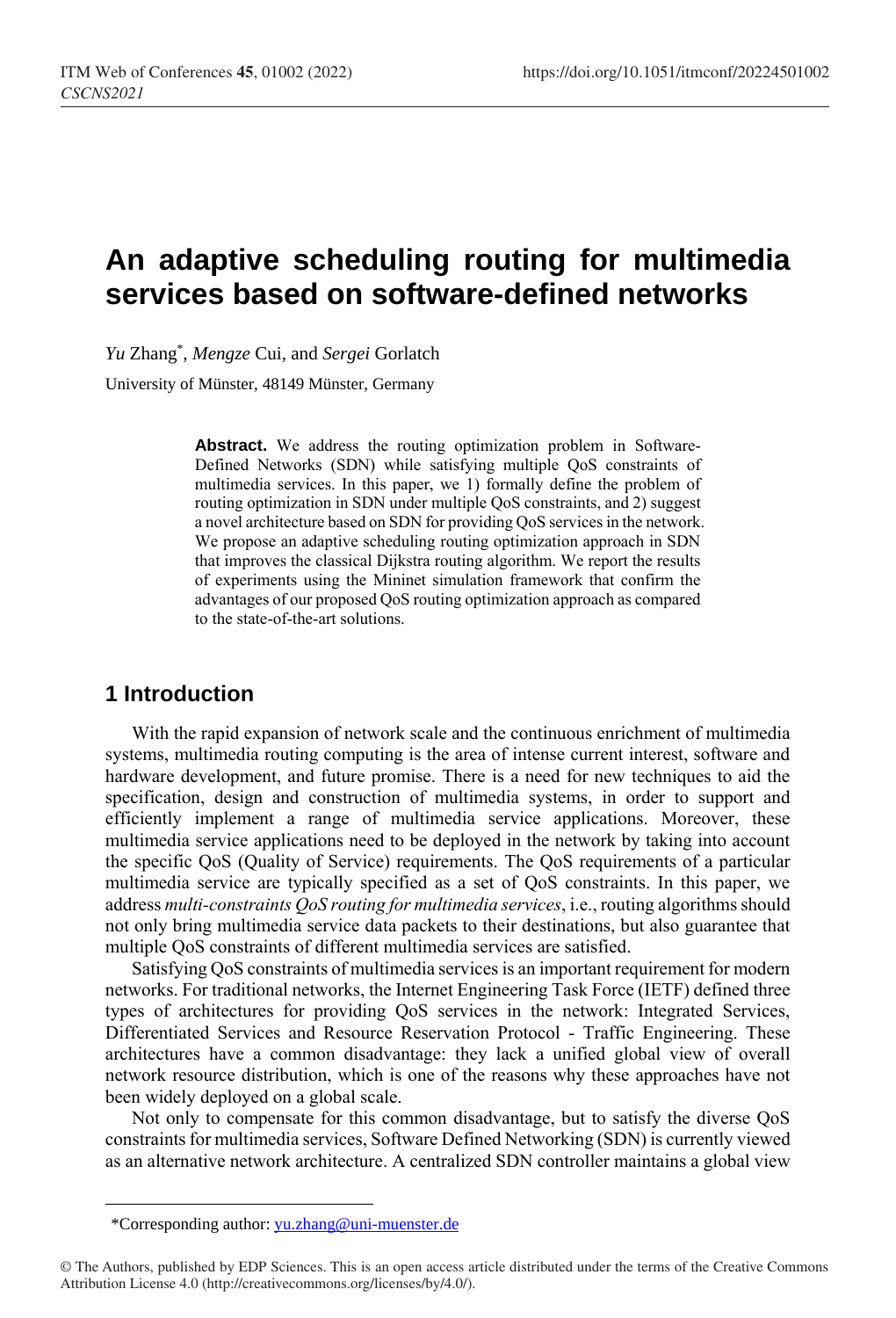of the network, which allows dynamic optimization of network resources and efficient management of the network, including a flexible choice of the efficient routing algorithm that meets the multiple QoS constraints of multimedia services on particular network traffic flows.

Most of the existing routing algorithms, e.g., the Delay-Constrained Least-Cost (DCLC) algorithm [1], only satisfy a single QoS constraint (e.g., delay) of services. Pan et al. [2] use the analytic hierarchy process approach to address the complexity of the problem of meeting multiple QoS constraints. By assigning different weights to each QoS constraint, the multiple QoS constraints problem is reduced to a single constraint optimization problem. Then they utilize Dijkstra algorithm to select a communication path. However, the weight of each QoS constraint is determined subjectively, which cannot satisfy the actual requirements of multimedia service. Furthermore, Dijkstra algorithm always chooses the shortest path, rather than a path according to the global network status.

In this paper, we address the routing optimization problem in SDN while satisfying multiple QoS constraints of multimedia services, by considering it as a multi-constraints optimization problem. We propose an adaptive scheduling routing for obtaining the optimal route and the best network utilization, which guarantee multiple QoS constraints for multimedia services, such as latency, bandwidth, packet loss ratio, etc [3].

This paper is organized as follows. Section 2 provides a formal formulation of the multiconstraints QoS routing optimization problem that calculates a route while respecting multiple QoS constraints. To provide QoS in network with regard to supported multimedia service applications, we design a novel architecture based on SDN in Section 3, and then we propose an *Adaptive Scheduling Routing Approach (ASRA)* for multimedia services in our designed architecture, based on the classical Dijkstra algorithm, that finds the optimal route and obtains the best network utilization in Section 4. Next, we conduct a comprehensive experimental study using the Mininet simulation environment in Section 5.

#### **2 Multi-constraints QoS routing optimization**

To deal with the multi-constraints QoS routing optimization problem, we develop its formal definition. The SDN network is represented as a weighted graph  $G(V, E)$ , where V is a set of nodes (SDN switches) and E is a set of edges (switch links). Let  $v_1$  and  $v_n$  be the source and destination nodes, respectively, and the intermediate nodes  $v_i$  be the relay nodes; each edge e connects two nodes. If the serial numbers of two adjacent relay nodes are  $\dot{l}$  and  $j$  then the edge between these two nodes is  $e = \{v_i \rightarrow v_j\} \{i \neq j\}$ . A route from the source node to the destination node can be expressed as  $p(v_1, v_n) = \{v_1 \to v_2 \to \cdots \to v_n\}.$ 

Each traffic flow of a particular service should be allocated to the route  $p(v_1, v_n)$  that guarantees delay jitter  $D_I(e)$ , packet loss ratio  $P_L(e)$ , latency  $L(e)$ , and bandwidth  $B(e)$ , which reflect the QoS constraints of the particular service on the underlying network.

Delay jitter is the variation of delay time. The total delay jitter caused by flow transmission on the route  $p(v_1, v_n)$  is computed as:

$$
D_j(p(v_1, v_n)) = \sum_{e \in p(v_1, v_n)} D_j(e)
$$
 (1)

The total packet loss ratio generated by flow transmission on the route  $p(v_1, v_n)$  is computed as follows:

$$
P_L(p(v_1, v_n)) = 1 - \prod_{e \in p(v_1, v_n)} (1 - P_L(e))
$$
\n(2)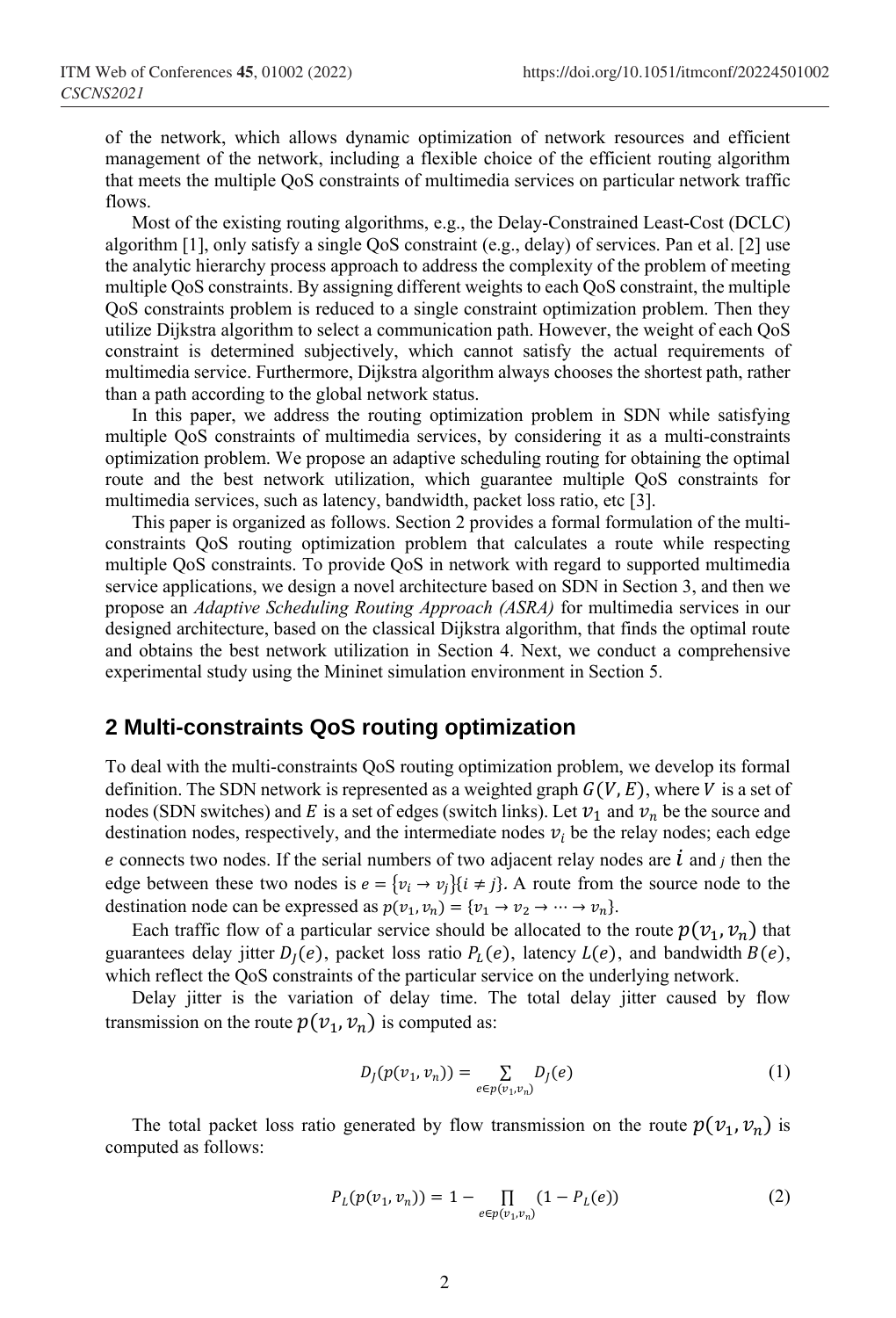The latency of the route  $p(v_1, v_n)$  depends on the characteristics of each link  $e$  forming the route. The total latency during flow transmission in  $p(v_1, v_n)$  is computed as:

$$
L(p(v_1, v_n)) = \sum_{e \in p(v_1, v_n)} L(e)
$$
 (3)

For effective transmission, each link  $e$  in the route  $p(v_1, v_n)$  should have sufficient available bandwidth to carry the flows of the particular service. We express the fact that the minimum available bandwidth of link  $min\{B(e)\}\$  represents the available bandwidth of the route  $p(v_1, v_n)$  as follows:

$$
B(p(v_1, v_n)) = min{B(e)}
$$
\n<sup>(4)</sup>

Our QoS routing optimization problem is finding a route  $p(v_1, v_n)$  under QoS constraints of parameters  $D_l(e)$ ,  $P_l(e)$ ,  $L(e)$  and  $B(e)$  as defined in the following. For a particular service, let  $L_{max}$  denote the maximum latency acceptable by the service in the transmission route  $p(v_1, v_n)$ , and  $B_{min}$  denote the minimum available bandwidth demand to carry the flows of the service. Similarly,  $J_{max}$  and  $P_{L_{max}}$  denote the maximum delay jitter and maximum packet loss ratio the service can accept, respectively. Then the optimal route  $p(v_1, v_n)$  should satisfy the following multiple QoS constraints:

$$
\begin{cases}\nL(p(v_1, v_n)) \le L_{max} \\
B(p(v_1, v_n)) \ge B_{min} \\
D_j(p(v_1, v_n)) \le J_{max} \\
P_L(p(v_1, v_n)) \le P_{L_{max}}\n\end{cases} \tag{5}
$$

#### **3 System framework**

Based on our previous work [4, 5], we use the advantage of SDN centralized control, to deploy our ASRA as an SDN programmable application at the application layer. Consequently, it can flexibly choose an efficient routing algorithm during the running time of the multimedia communication, thus providing QoS guarantees for the transmission of multimedia service data packets.



**Fig. 1.** Our designed architecture based on SDN: an Overview.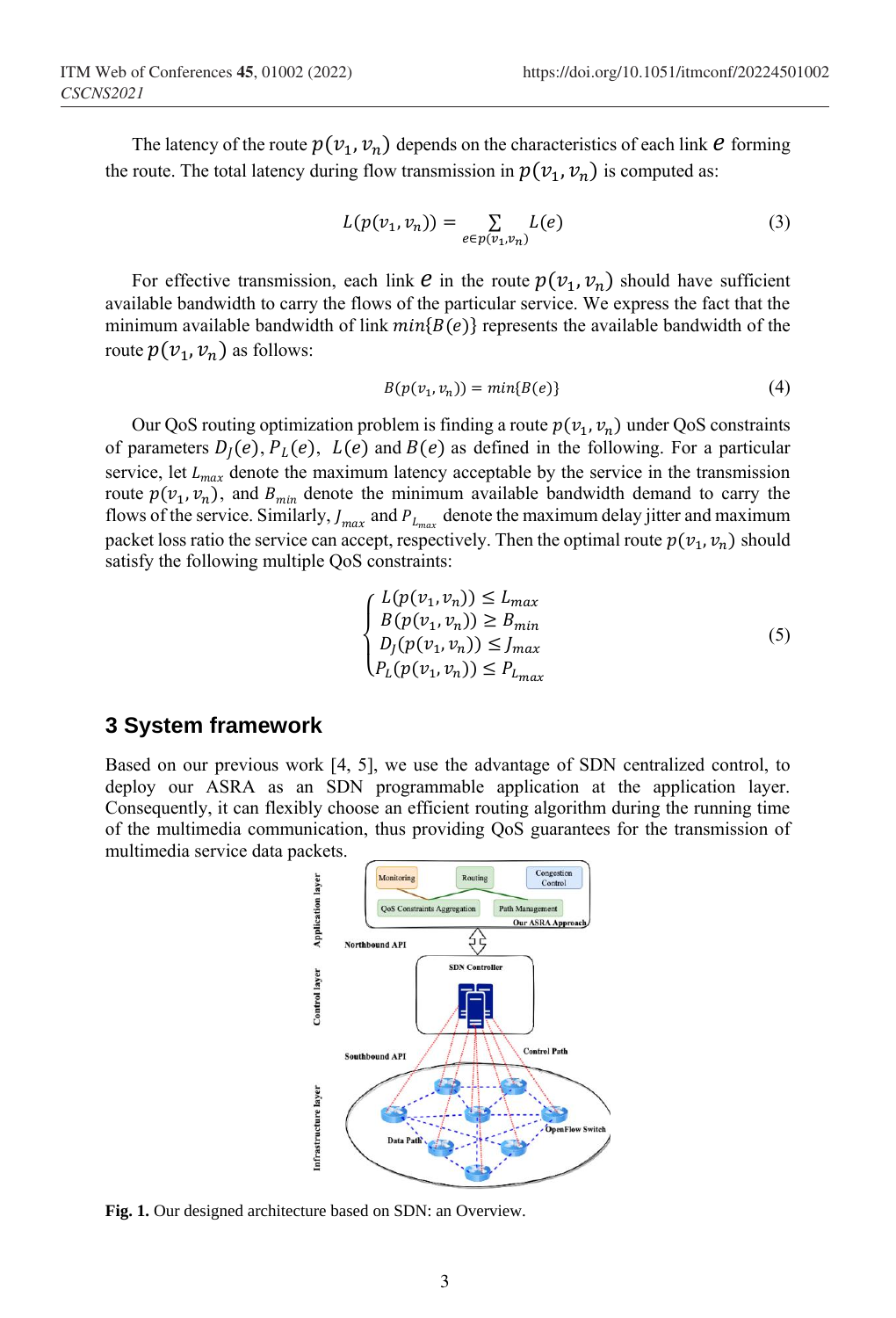Fig. 1 illustrates the logical view of our designed architecture based on SDN, as follows. SDN consists of the Infrastructure Layer and the Control Layer that communicate with one another through a Southbound Application Programming Interface (API); this API allows the SDN controller to define the behaviour of the network switches in the network. The standardized and most common Southbound API is OpenFlow. Above the Control Layer resides the Application Layer that exercises its control over the network using a Northbound API: it allows the applications to influence the behaviour of the network.

Our ASRA approach includes three modules: routing module, monitoring module and congestion control module. The routing module is responsible for calculating the multiple paths for multimedia services (i.e., path management) and available network resources for each traffic flow (i.e., QoS constraints aggregation). The QoS constraints aggregation module is responsible for collecting QoS constraints of multimedia services from the monitoring module, and calculating the available network resources for each traffic flow depending on the monitoring information. The path management module is responsible for calculating the traffic assignment value of multiple paths while dynamically adjusted by the QoS constraints aggregation module, which can provide the best routing policy for multimedia services. Routing module interoperates with the monitoring module, which has the ability to entirely monitor and update the routing topology in real time. After collecting the monitoring information, our ASRA approach starts the congestion control module to detect the congestion status of each link on the transmission path. The goal of the congestion control module is to avoid congestion. Meanwhile, the controller generates and sends the flow table to the corresponding OpenFlow switches.

#### **4 Designing a QoS routing optimization approach**

This section presents a QoS routing optimization approach (i.e., ASRA) of our designed architecture which makes full use of network resources and avoids network congestion.

Our ASRA approach improves the classical Dijkstra algorithm as shown in Fig. 2 and described in the following. In our ASRA approach, the data flow of a particular multimedia service first transmits between two end nodes on the shortest path, which is calculated by the SDN controller according to the Dijkstra algorithm. If the shortest path does not satisfy multiple QoS constraints of the multimedia service, network-induced delays and packet losses will occur accordingly. Then our ASRA approach is triggered to calculate a candidate path to transmit the data flow under the multiple QoS constraints. The detail process of the calculation, formulated as Algorithm 1, is as follows.



**Fig. 2.** The flowchart of our ASRA approach.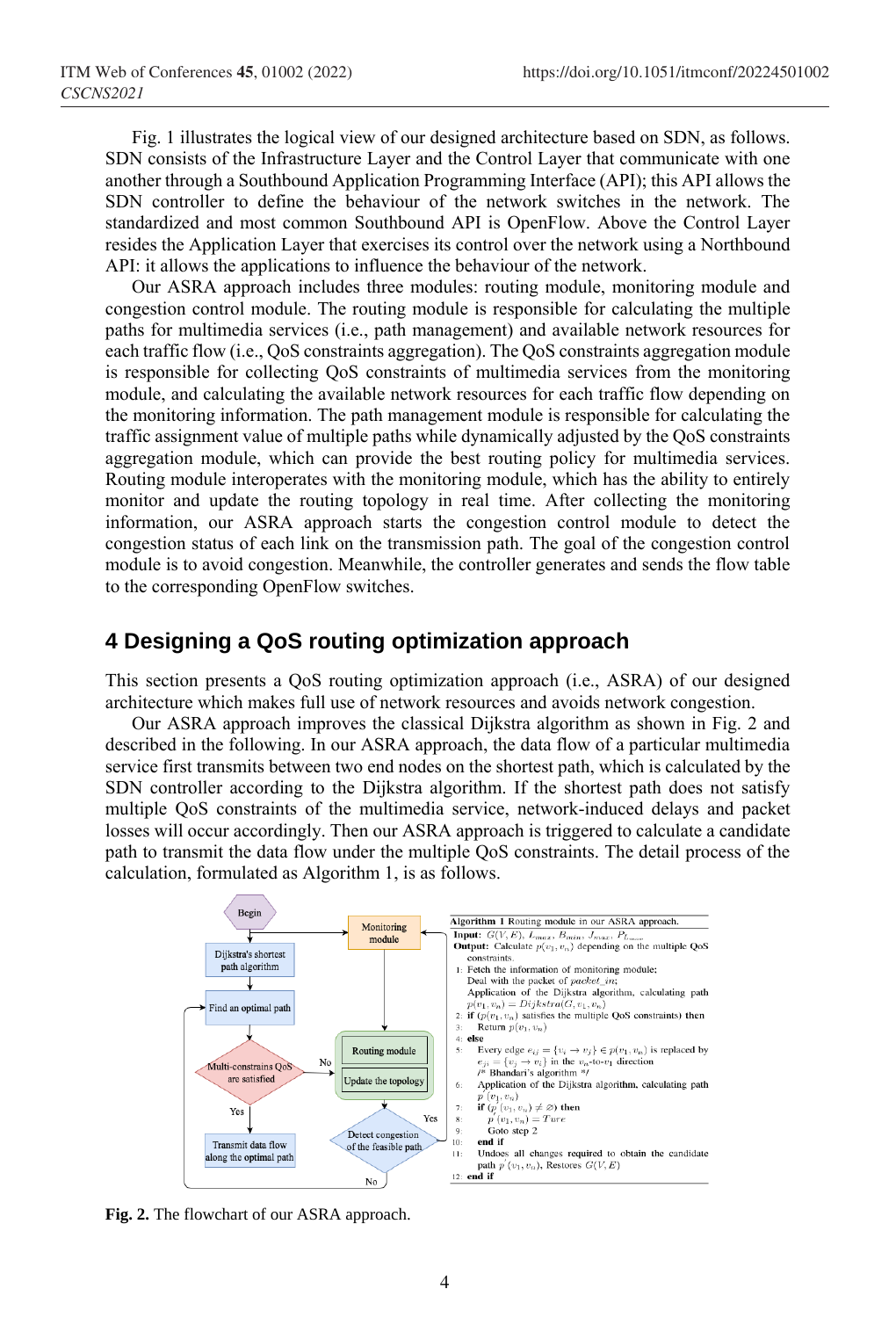We firstly set a status for the routing module: the controller checks the multiple QoS constraints periodically, and finds an initial path using Dijkstra algorithm (line 1). If the path satisfies the multiple QoS constraints, then it will be used as flow transmission path (line 2- 3). Otherwise, the controller needs to find the optimal path by using the routing module of our ASRA approach. Next, our routing module applies the Bhandari's algorithm to calculate the edge-disjoint path of the initial path as the candidate path, depending on the considered QoS routing optimization problem (line 5-12). Then, the congestion control module of our ASRA approach detects the congestion status of each link on the candidate path where the flow is located. Finally, if no congestion occurs and the candidate path satisfies the multiple QoS constraints, the iteration is exited.

#### **5 Experimental evaluation**

This section describes our experimental evaluation of the ASRA approach in SDN. We conduct three experiments to evaluate the performance of our ASRA approach by comparing ASRA against Dijkstra algorithm.

Fig. 3(a) shows the experimentally measured latency of the flow. At the beginning of the experiment, we observe that the flow is allocated to the Dijkstra's shortest path, but the latency is unstable when allocating the flow to the Dijkstra's path, which can be explained by the higher network congestion that leads to data-packet dropout and the degraded network performance, as already observed for Dijkstra in [6]. If the Dijkstra's shortest path does not satisfy multiple QoS constraints, our ASRA approach calculates a candidate path. We observe that the latency is always lower than the latency constraint when allocating the flow to the ASRA's route, and also the stability of latency achieved by ASRA is better than Dijkstra algorithm. Overall, our ASRA approach performs better in both aspects - the absolute latency and its stability.



**Fig. 3.** Comparison experiments.

We observe that the ASRA approach outperforms Dijkstra algorithm in terms of the packet loss rate as shown in Fig.3(b). Dijkstra algorithm undergoes the higher packet loss rates owing to the lack of dynamically adjusting the transmission path, while our ASRA approach has the capability of adaptively adjusting the path to avoid network-induced distortion during the transmission. We also observe that the fluctuation of the packet loss rate is relatively smooth and less than 10 percent when using the ASRA approach because it makes full use of idle paths to transmit the flow, which reduces the adverse effects of congestion caused by Dijkstra's path during the whole process of the flow transmission. Correspondingly, the system throughput is increased as can be observed in Fig.3(c).

Summarizing, the experiments confirm the effectiveness of our ASRA approach and its implementation in SDN.